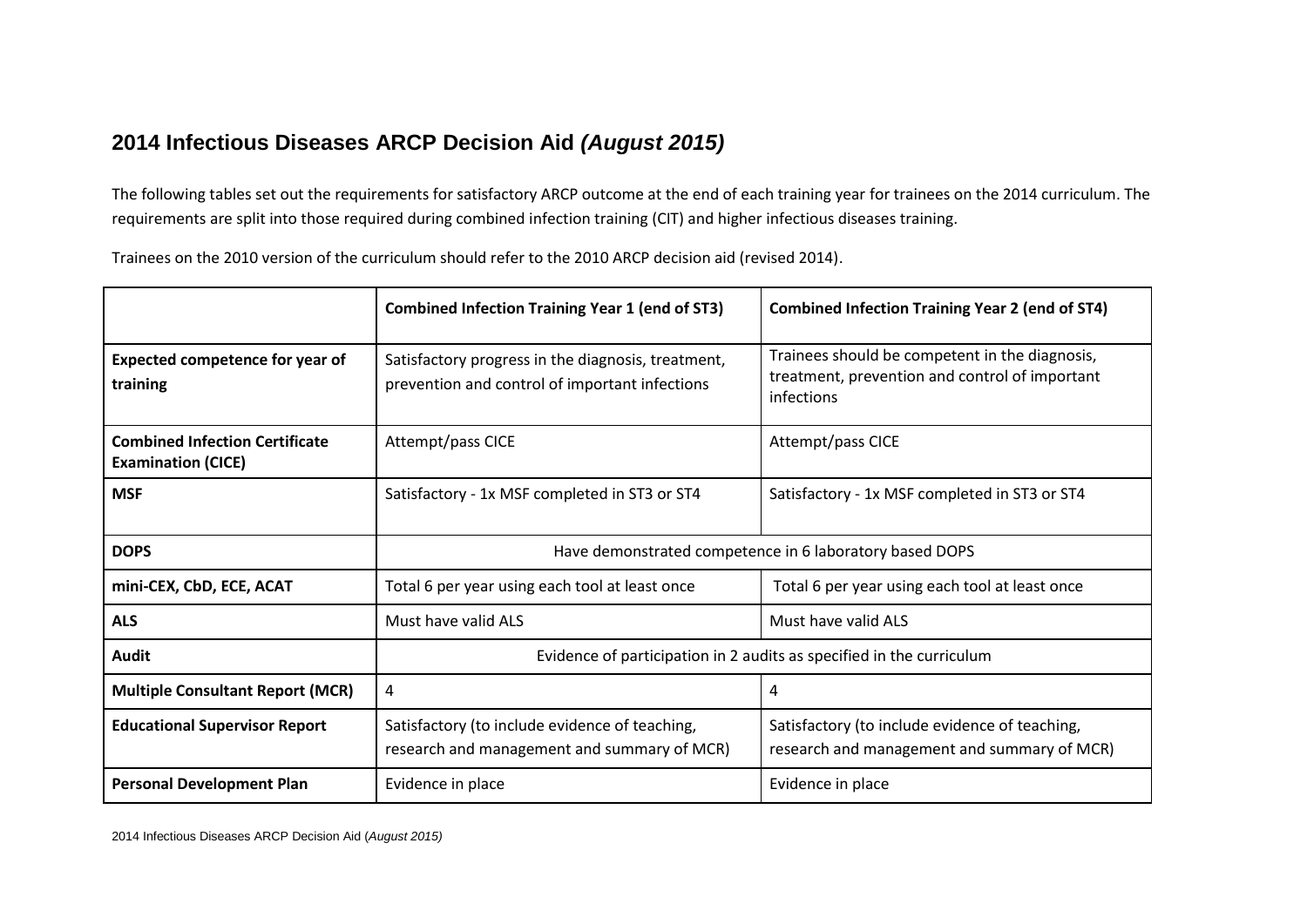|                                                                    | <b>Higher Infectious Diseases Training Year 1</b><br>(usually end of ST5)                                                                                                                                                  | <b>Higher Infectious Diseases Training Year 2</b><br>(usually end of ST6)                                                                                                                                                                                                                                                                                                                           |
|--------------------------------------------------------------------|----------------------------------------------------------------------------------------------------------------------------------------------------------------------------------------------------------------------------|-----------------------------------------------------------------------------------------------------------------------------------------------------------------------------------------------------------------------------------------------------------------------------------------------------------------------------------------------------------------------------------------------------|
| <b>Expected competence for year of</b><br>training                 | Satisfactory progress in the diagnosis, treatment,<br>prevention and control of infections                                                                                                                                 | Trainees should be competent in the diagnosis,<br>treatment, prevention and control of infections at<br>consultant level                                                                                                                                                                                                                                                                            |
| <b>Combined Infection Certificate</b><br><b>Examination (CICE)</b> | Attempt/pass CICE                                                                                                                                                                                                          | Pass CICE                                                                                                                                                                                                                                                                                                                                                                                           |
| <b>MSF</b>                                                         | Satisfactory - 1x MSF completed in ST5 or ST6                                                                                                                                                                              |                                                                                                                                                                                                                                                                                                                                                                                                     |
| mini-CEX, CbD, ACAT                                                | Total 6 per year using each tool at least once                                                                                                                                                                             | Total 6 per year using each tool at least once                                                                                                                                                                                                                                                                                                                                                      |
| <b>ALS</b>                                                         | Must have valid ALS                                                                                                                                                                                                        | Must have valid ALS                                                                                                                                                                                                                                                                                                                                                                                 |
| <b>Audit</b>                                                       | Evidence of participation in 2 audits                                                                                                                                                                                      |                                                                                                                                                                                                                                                                                                                                                                                                     |
| <b>Patient Survey</b>                                              | Satisfactory 1x PS completed in ST5 or ST6                                                                                                                                                                                 |                                                                                                                                                                                                                                                                                                                                                                                                     |
| <b>Research</b>                                                    | Evidence of developing research awareness and<br>competence - may include participation in research<br>studies, critical reviews, presentation at relevant<br>research meetings or participation in (assessed)<br>courses. | Satisfactory academic portfolio with evidence of<br>research awareness and competence. Evidence might<br>include a completed study with presentations<br>/publication, a completed higher degree with<br>research component (e.g. Masters), in some cases a<br>research degree (MD or PhD), or evidence of<br>significant competence in critical appraisal of<br>evidence and guideline development |
| <b>Teaching</b>                                                    | Evidence of participation in teaching with results of<br>students' evaluation of that teaching. Evidence of<br>understanding of the principles of adult education                                                          | Portfolio evidence of on-going evaluated<br>participation in teaching. Evidence of implementation<br>of the principles of adult education                                                                                                                                                                                                                                                           |